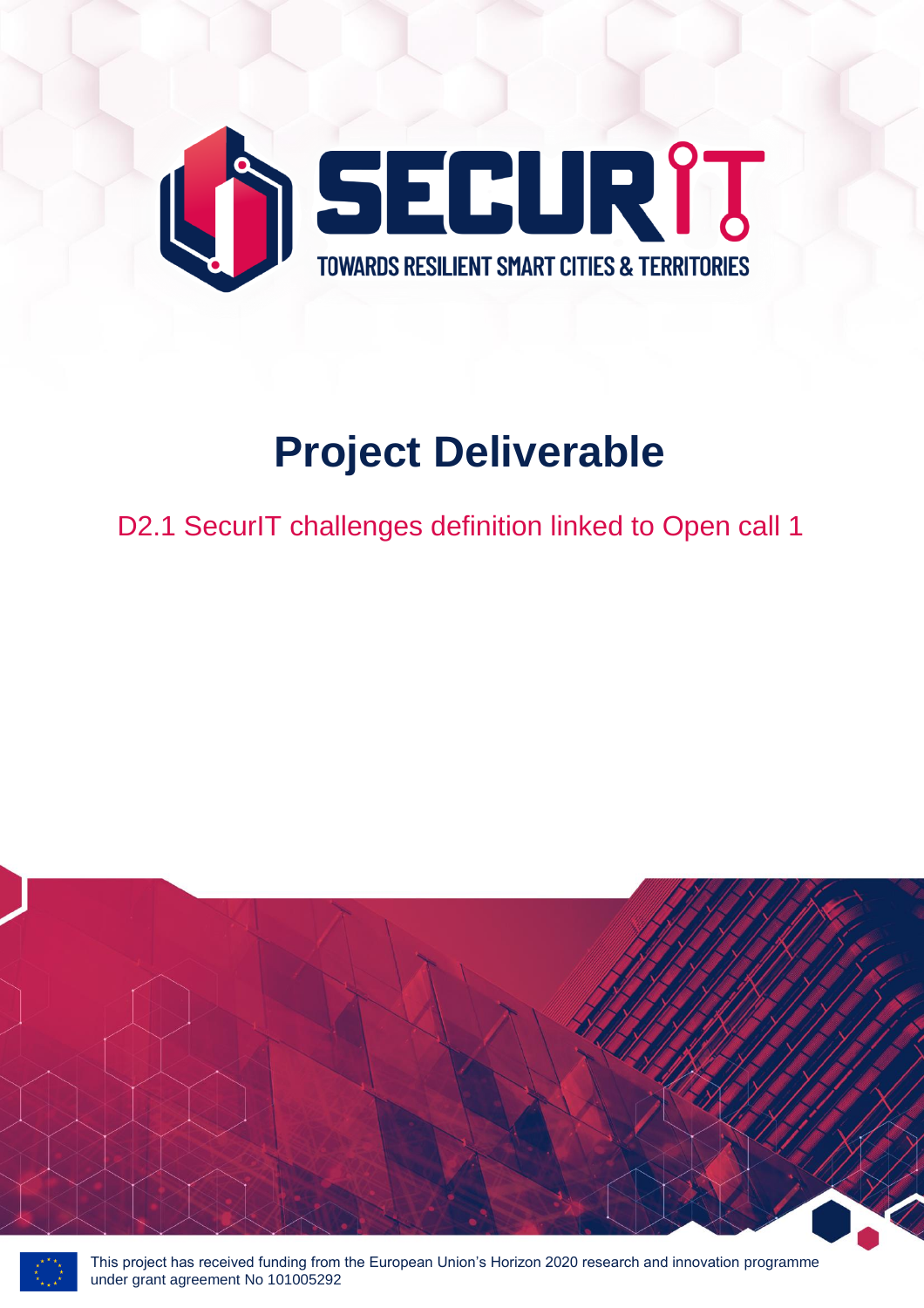| <b>Deliverable information</b> |                                                                                                                                                                                              |  |  |  |  |
|--------------------------------|----------------------------------------------------------------------------------------------------------------------------------------------------------------------------------------------|--|--|--|--|
| <b>Grant Agreement</b>         | N°101005292                                                                                                                                                                                  |  |  |  |  |
| <b>Project Acronym</b>         | SecurlT                                                                                                                                                                                      |  |  |  |  |
| <b>Project Title</b>           | New industrial value chain for Safe, sECure and Resilient clties and Territories.<br>Call: H2020-INNOSUP-2020-01-two-stage - Cluster facilitated projects for new<br>industrial value chains |  |  |  |  |
| <b>Type of action</b>          | <b>IA Innovation action</b>                                                                                                                                                                  |  |  |  |  |
| <b>Revision</b>                | V <sub>1</sub>                                                                                                                                                                               |  |  |  |  |
| Due date                       | 31 December 2021                                                                                                                                                                             |  |  |  |  |
| Submission date                | 21 December 2021                                                                                                                                                                             |  |  |  |  |

| <b>Dissemination level</b> |                                                                             |  |  |  |  |
|----------------------------|-----------------------------------------------------------------------------|--|--|--|--|
| <b>PU</b>                  | <b>Public</b>                                                               |  |  |  |  |
| <b>PP</b>                  | Restricted to other programme participants (including the Commission)       |  |  |  |  |
| <b>RE</b>                  | Restricted to a group defined by the consortium (including the Commission)  |  |  |  |  |
| <b>CO</b>                  | Confidential, only for members of the consortium (including the Commission) |  |  |  |  |

| <b>Version</b> | <b>Date</b>      | <b>Document history</b> | <b>Stage</b>  | <b>Distribution</b> |
|----------------|------------------|-------------------------|---------------|---------------------|
| V <sub>0</sub> | 03 December 2021 | Document Creation       | <b>Draft</b>  | <b>SAFE</b>         |
| V <sub>1</sub> | 07 December 2021 | <b>Document Update</b>  | <b>Review</b> | <b>CENSEC</b>       |
| V <sub>2</sub> | 21 December 2021 | Submitted document      | Final         | <b>SAFE</b>         |
|                |                  |                         |               |                     |
|                |                  |                         |               |                     |

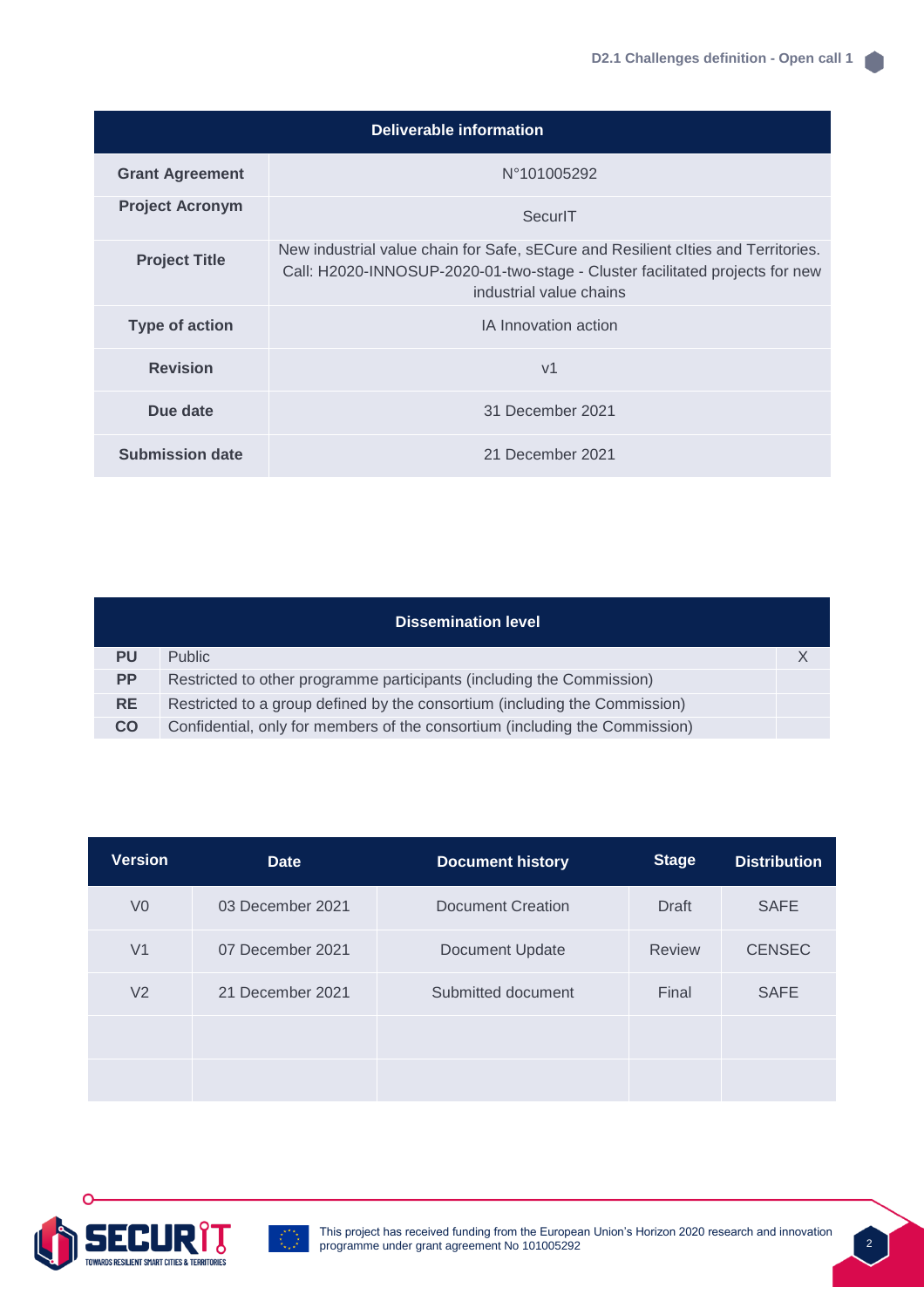### **Table of content**





 $\frac{3}{2}$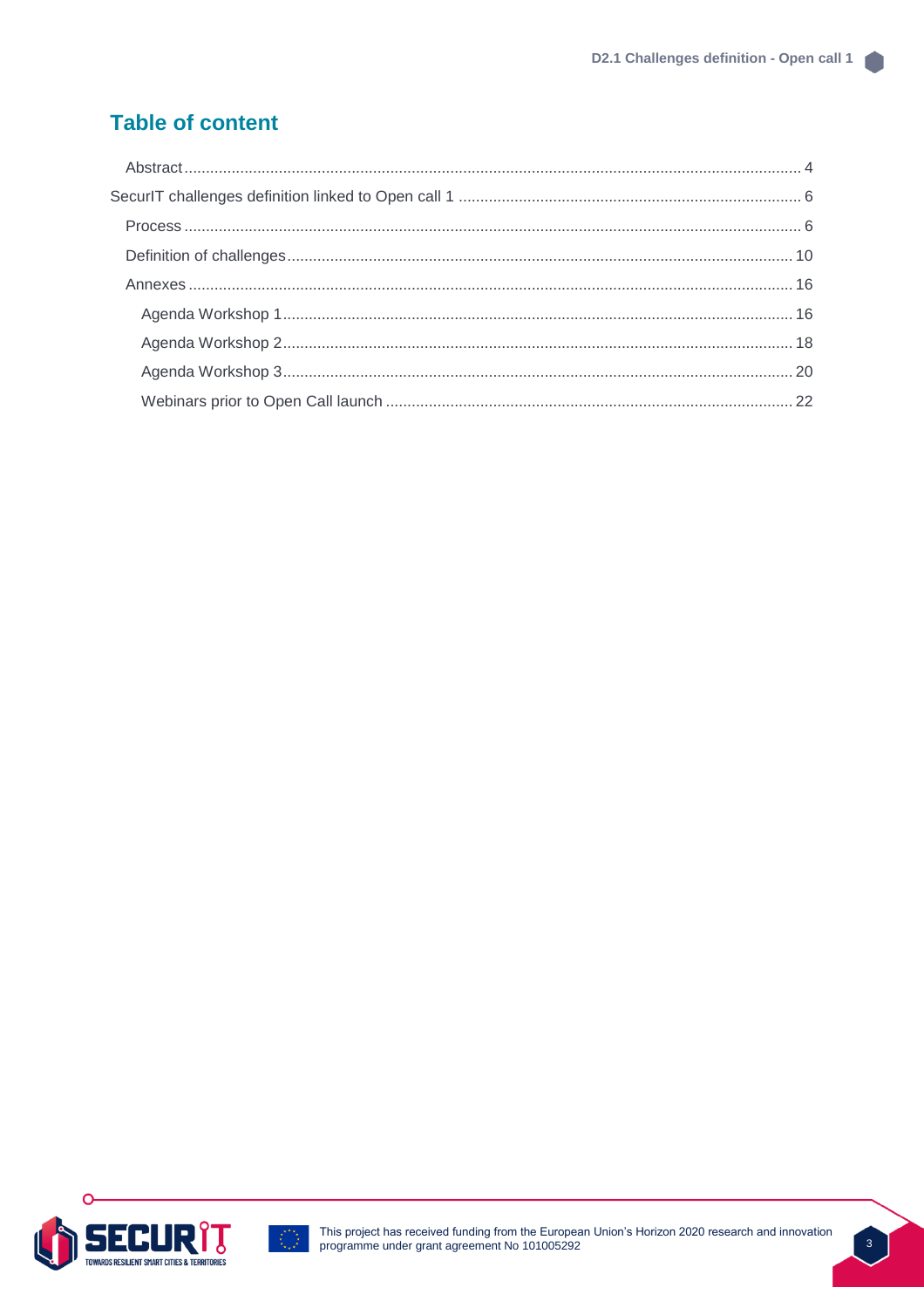# <span id="page-3-0"></span>**Abstract**

The SecurIT project aims at supporting innovative technological solutions in the field of security, developed by 60+ consortiums of European SMEs, that will be granted with a prototype or demonstrator voucher, through a top-notch selective process of 2 Open Calls. *In fine*, the project will support collaborative projects that will create a new industrial value chain.

The project will organise workshops before each open call's launching, reuniting end-users and integrators of security solutions to help structuring the use cases and scenarios that will be addressed by the SMEs projects.

This document details the process that had let to the compilation of the SecurIT challenges that have been defined, and that will consist in the core of the 1<sup>st</sup> Open Call to be launched in January 2022. These challenges were defined through the work carried out in WP2, related to SecurIT Challenges definition, via the lead of L3CE, as WP2 Leader. The objective of *Task 2.1. Needs analysis and expression of security solutions integrators and end-users* led by SAFE was to obtain a clear definition of the challenges to be addressed in SecurIT project. The work was carried out through an extensive process of consultations of +35 end-users and integrators reunited in thematic workshops that conveyed their challenges to be tackled and expressed their expectations for solutions to be provided from small and medium European companies.

Another process of consultations to end-users and integrators shall also be carried out prior to the launch of the 2<sup>nd</sup> Open Call of SecurIT in order to submit the Deliverable D2.2 - SecurIT challenges definition linked to Open call 2, due on December, 31<sup>st</sup> 2022.

#### **Authors (organisation)**

**SAFF** 

#### **Reviewers (organisation)**

**CenSec** 

#### **Keywords**

Challenges, security, domains, use-cases, resilience, disaster, cities, end-users, public space protections, critical infrastructures, territories.

#### **Legal notice**

The information and views set out in this application form are those of the author(s) and do not necessarily reflect the official opinion of the European Union. Neither the European Union institutions

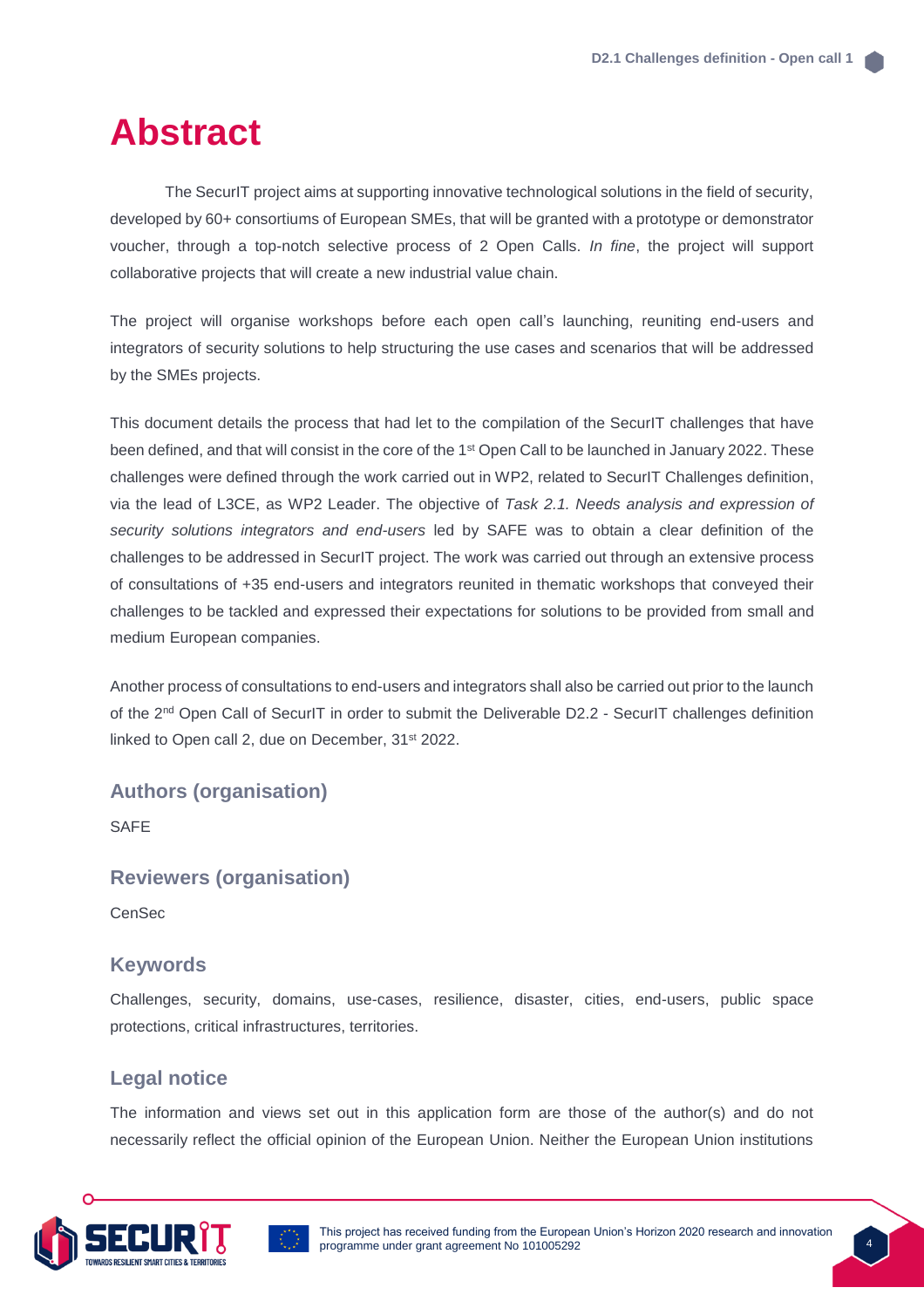and bodies nor any person acting on their behalf may be held responsible for the use which may be made of the information contained therein.

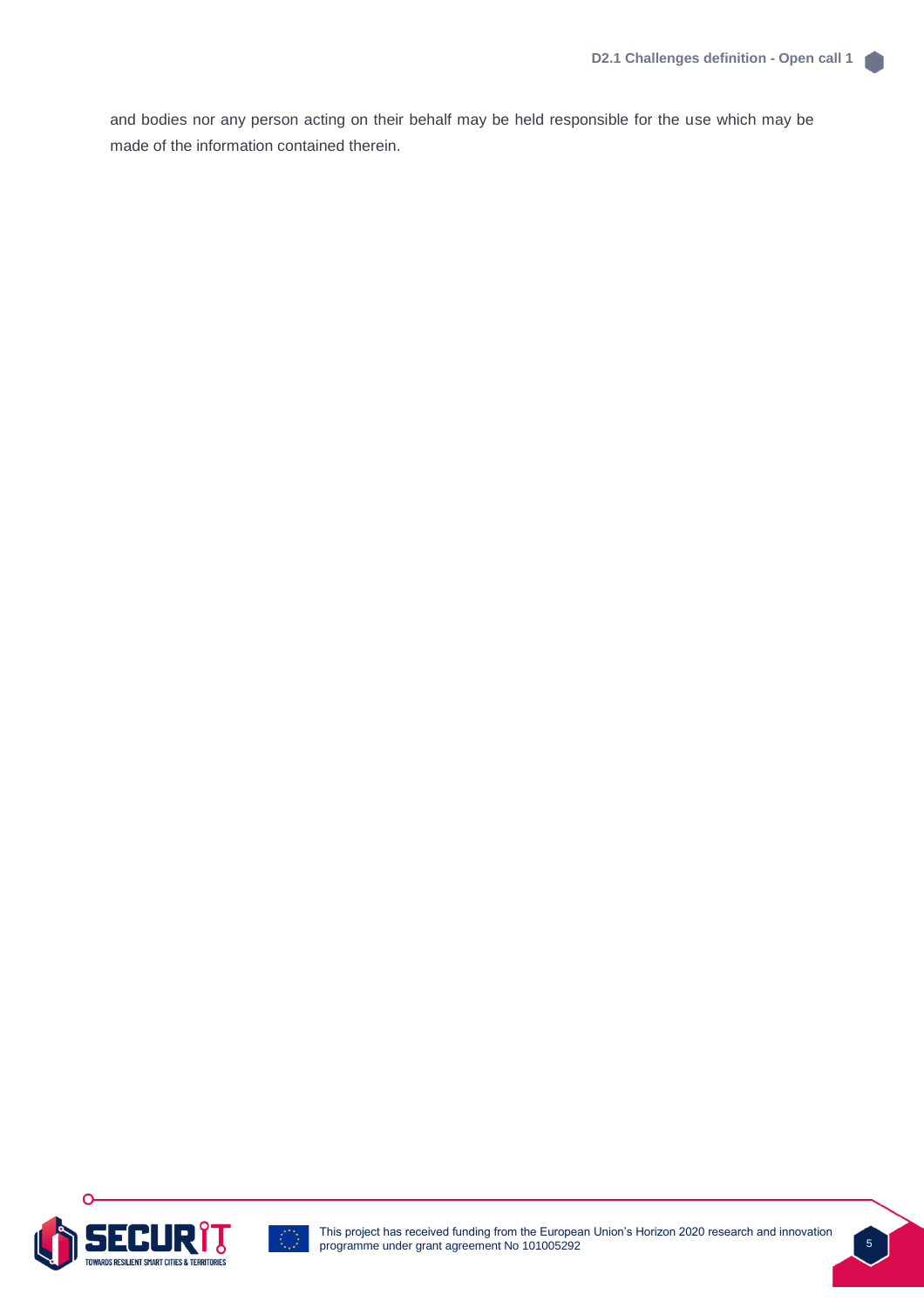# <span id="page-5-0"></span>**SecurIT challenges definition linked to Open call 1**

## <span id="page-5-1"></span>**Process**

Upon start of SecurIT project, the consortium early launched a process of consultations at the end of November 2021, that consisted in holding three two-hour workshops, reuniting around the table end-users and integrators, that had been invited by each consortium's members. Due to the travel restrictions and the time-constraints, the consortium opted for online meetings, in lieu of physical events.

The aim of these workshops was to define the needs of integrators and end-users in terms of security for the 1<sup>st</sup> Open Call. The ultimate expected result was to design a tailored-made call for propositions, suitable for end-users and integrators that had identified the common gaps in security, to be tackled. These challenges are to be inserted in the Guide for Applicants of Open Call 1 (cf. deliverable D3.1), and on the website of the SecurIT project.

The 3 workshops took place on November 18 and 19th 2021, two months prior the opening of Open Call 1, and the invitations were launched at the end of October 2021. In order to generate the most innovations, the workshops were carefully prepared by the consortium through a certain number of dedicated meetings. Several categories of security challenges had been pre-defined: a first list of challenges, segmented in 3 main domains, had been prepared and agreed among the consortium prior to the workshops, in order to have the most representative security challenges presented as a point of departure. An invitation with an agenda with the list of pre-identified challenges was sent out to the integrators and end-users in order to help them specify their needs. The integrators and end-users that had provided a Letter of Support when the SecurIT proposal was submitted also joined in the sessions. All the stake holders had also been invited to provide one or several use-cases through a pre-filled template, sent out with the invitation.

The workshops were co-animated by the partners SAFE and LSEC, and all the consortium members also participated. The tool [Mentimeter](https://www.mentimeter.com/) was used, in order to generate need expressions through polls and votes, engaging the end-users in an active participating way and creating interactivity. The online discussions permitted to collect from the participants their contribution of use-cases, re-orient and prioritize the challenges and identify some key elements that had been forgotten or left apart. The endusers and integrators expressed their views regarding the proposed challenges, discussed their needs while underlining the main issues they were facing.

The 3 workshops took place according to the following schedule and participants:

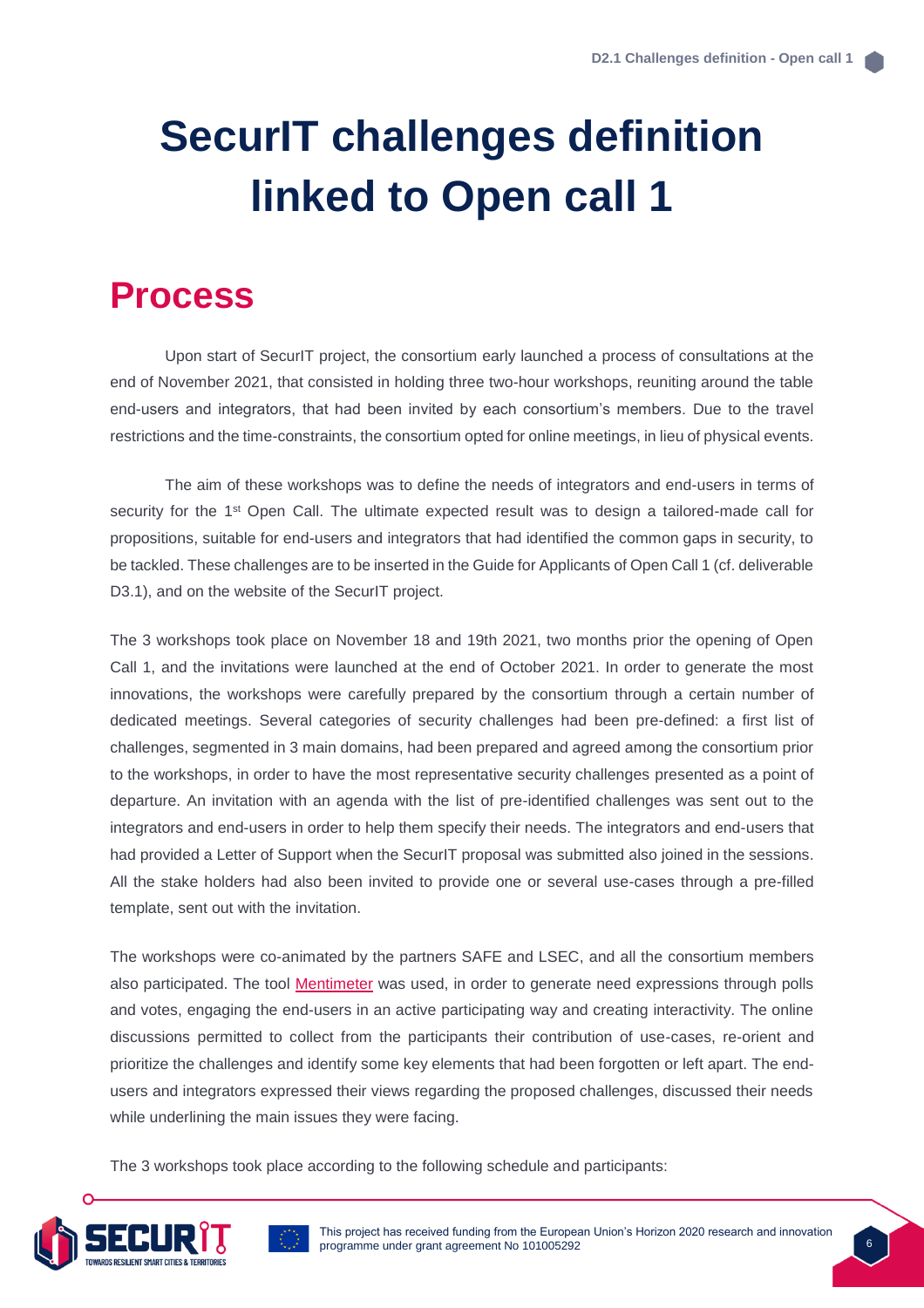#### - **Workshop 1: Domain #1: Sensitive infrastructure protection - November 18th 2021 – 3:00 – 5:00 pm CET**

Participants: members from: French Digital Agency for Civil Security, City of Nice, Engie (FR), French ministry of Ecological Transition, INERIS, Ilunion Seguridad S.A, ATOS IT Solutions and Services (DK), The Danish Institute for Fire and Security Technology (DBI), EACTDA, Engie (BE) – Laborelec, Member of CoESS.

During the workshop, the end-users agreed on their major concern around the security of sensitive sites, in a current context of social unrest, pandemics, terrorist threats. Engie expressed the need to have a holistic approach because of the cascading effects of incidents for a sensitive infrastructure. The endusers also suggested to introduce the following notions that had been initially left out from the topic: *Maintainability, supply chain, price, foresight scanning, interoperability.*

#### - **Workshop 2: Domain #2: Disaster resilience - November 19th 2021 – 10:00 – 12:00 am CET**

Participants: members from: French Digital Agency for Civil Security, City of Nice, Engie (FR), The Danish Institute for Fire and Security Technology (DBI), The Resilience Advisors Network, Member of CoESS.

During the 2-hour workshop, the end-users expressed their views on the topics and the list of challenges that was pre-identified. One of them stressed the need for integrating the 4 related items linked to disaster resilience: anticipation, crisis management, and the "build-back-better" approach, that implies a feedback on crisis. One of them also stressed the importance of social and citizen participation in a moment of crisis, the need of developing some digital tools with citizens, and the citizen awareness needed in decision-making. They separated information and communication, that addresses different publics: while communication is used for internal audience (first responders, etc.), information must be considered as external information to public, citizens and victims of a disaster.

The interactive tool Mentimeter permitted to stress out the following current and future needs such as: *data sharing, cybersecurity, communication, citizen participation, transparency, autonomy, processes, continuity of operations, digital tools, cyber awareness*. The end-users also outlined the following notions that were omitted: *autonomous energy systems, public info sharing, public alerting, multi-source information gathering*.

It was thus decided to stress in the challenges the following elements: convergence of digital tools and solutions to articulate information and management, Convergence of information for crisis centre monitoring for the best-human decisions and the notion of information vs decision with the support of AI.

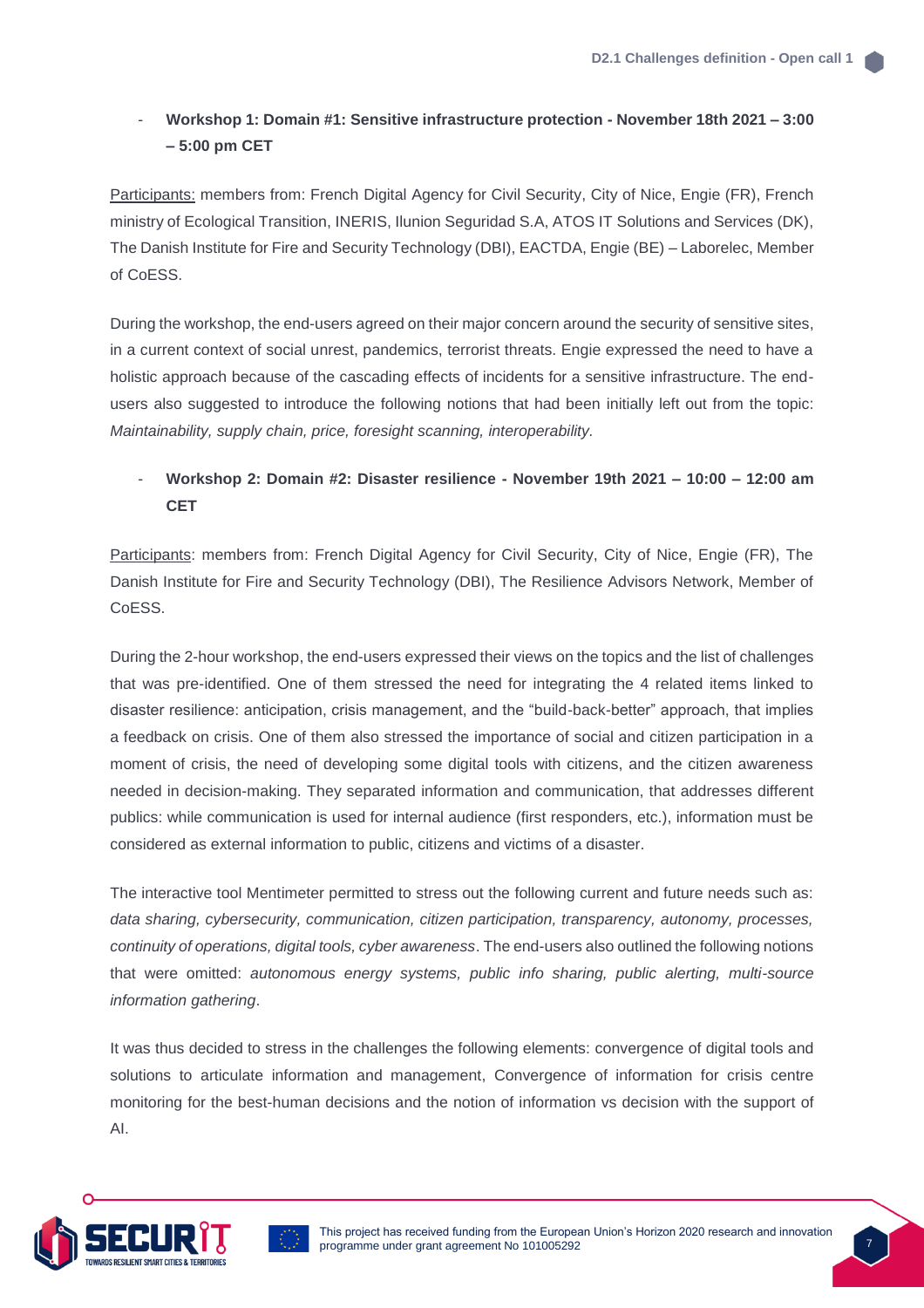#### - **Workshop 3: Domain #3: Public spaces protection – major events - November 19th 2021 – 3:00 – 5:00 pm CET**

Participants: members from: French Digital Agency for Civil Security, City of Nice, The Danish Institute for Fire and Security Technology (DBI), Police Department under MoI of Lithuania, CERTH, Lithuanian Armed Forces STRATCOM Department, Dutch Ministry of Defence (Cyber Innovation Hub).

The participants actively expressed their views regarding the protection of public spaces in major events. The Lithuanian Police for example, as representative of a Law Enforcement Agency (LEA), underlined their number 1 priority in case of incidents: evacuating people and organize routes for evacuation and eliminate the threat, and expressed the need for deeper communication between private security companies, suggesting it could be improved through a mobile application for example.

The City of Nice representative also underlined that experimentations must permit to remove doubts and confirm the operational utility.

Through the Mentimenter tool, the needs of end-users outlined these notions: *guide the emergency team, information distribution, social media analysis, targeted video surveillance, brawl detection, crowd detection, prevention of accidents, weapons detection, illegal waste dump, shared information.*

The following notions had been left out from the challenges and added by the participants: *cyber*  intelligence sharing between SMEs, resilience approach, digital tools with public space, web *comportment analysis, consequences, training, evacuation, dashboard, multi partner hyper vision, coordination, misinformation, organizing support to victims, interoperable networks, effect, emergency prep plan, augmented reality*.

All the recommendations made by the end-users were considered in the updated list of challenges.

In the following days, SecurIT partners reorganised the challenges and prioritized them, according to the discussions. They met (online) to agree on the list content of specifications related to the three main domains, and further validated the content once verified by the participants to the workshops and external security experts. The final list is to be inserted into the challenges of the Guide of Applicants of Open Call 1 to be distributed by FBA partner (section 3.2 – What types of activities can be funded?") and also presented on the website of the project.

The objective of the task was to identify common gaps between actors, which later shall be the basis for the call description. It allows SecurIT partners to propose strategic challenges in a cross-border and cross-sectorial industry value chain, and will ensure a real interest for SMEs responding to the Open Call 1, in terms of potential expected market as well as the business and collaboration that will be developed, while matching current and future needs of practitioners.

In the following weeks after the workshops, the consortium members organised national webinars in their ecosystem, prior to the launch of the Open Call to inform about upcoming SecurIT funding

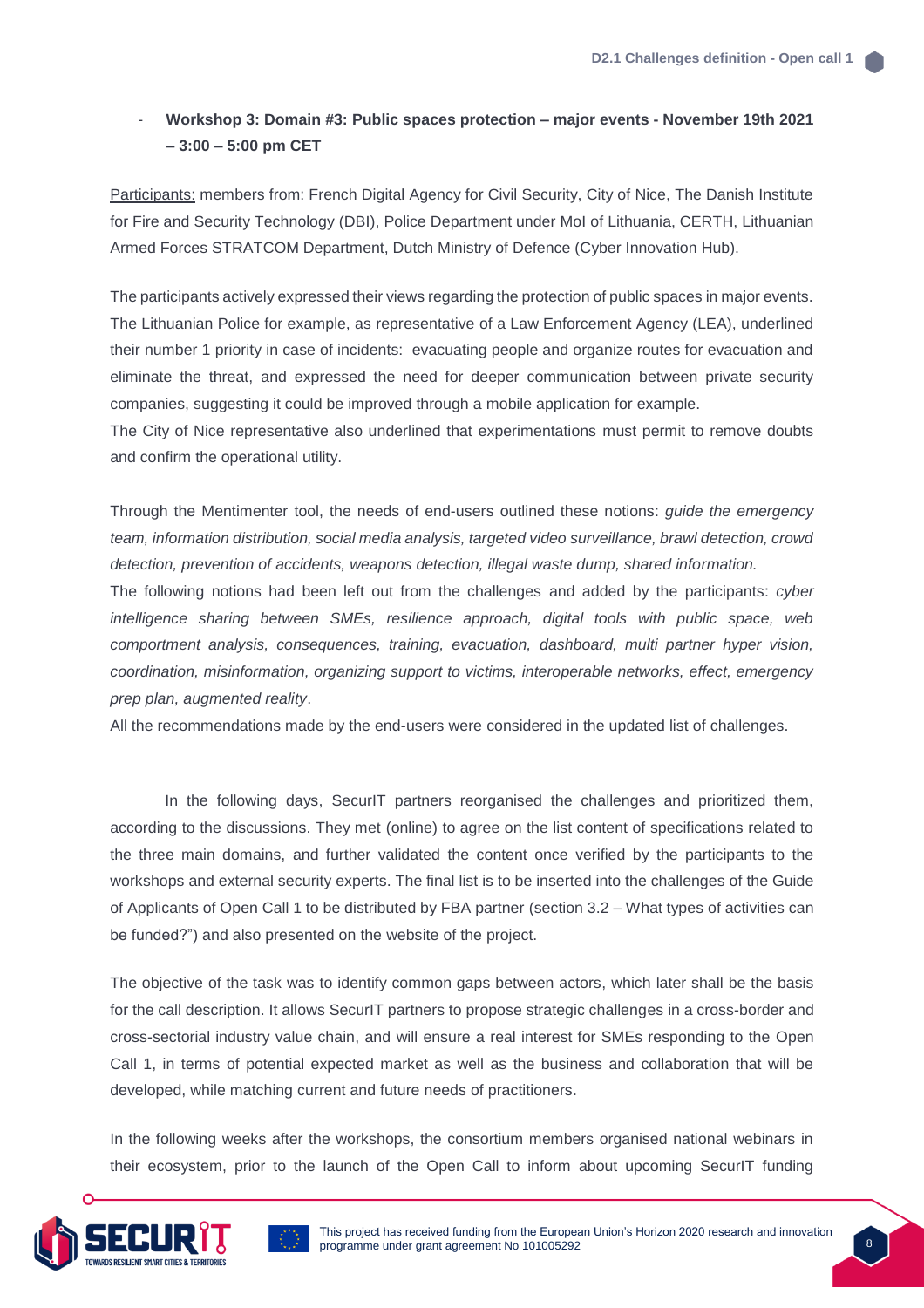opportunities and start engaging them. A total of 160+ SMEs participated in the 5 webinars organised by SecurIT partners (see corresponding annex).

The quantitative outcomes that were set for the task for the total duration of project : *2 Workshops Days; 40 integrators participating; 100 SMEs participating; 300 Expression of Interests (EoI); 5 SecurIT Challenges defined at least,* were adapted to the current situation and led to the achievement of the following Key Performance Indicators (KPIs) for the 1<sup>st</sup> round of preparation of the upcoming Open Call: *3 workshops organised, 35+ European integrators and end-users participating, 11 SecurIT challenges defined within 3 main topics, 160+ engaged SMEs/Expression of interests received.*

Another process of consultations will be led in the second cycle of the project, prior to the launch of the 2nd Open Call, that will lead to the Deliverable D2.2 - SecurIT challenges definition linked to Open call 2 due on December, 31<sup>st</sup> 2022.





This project has received funding from the European Union's Horizon 2020 research and innovation programme under grant agreement No 101005292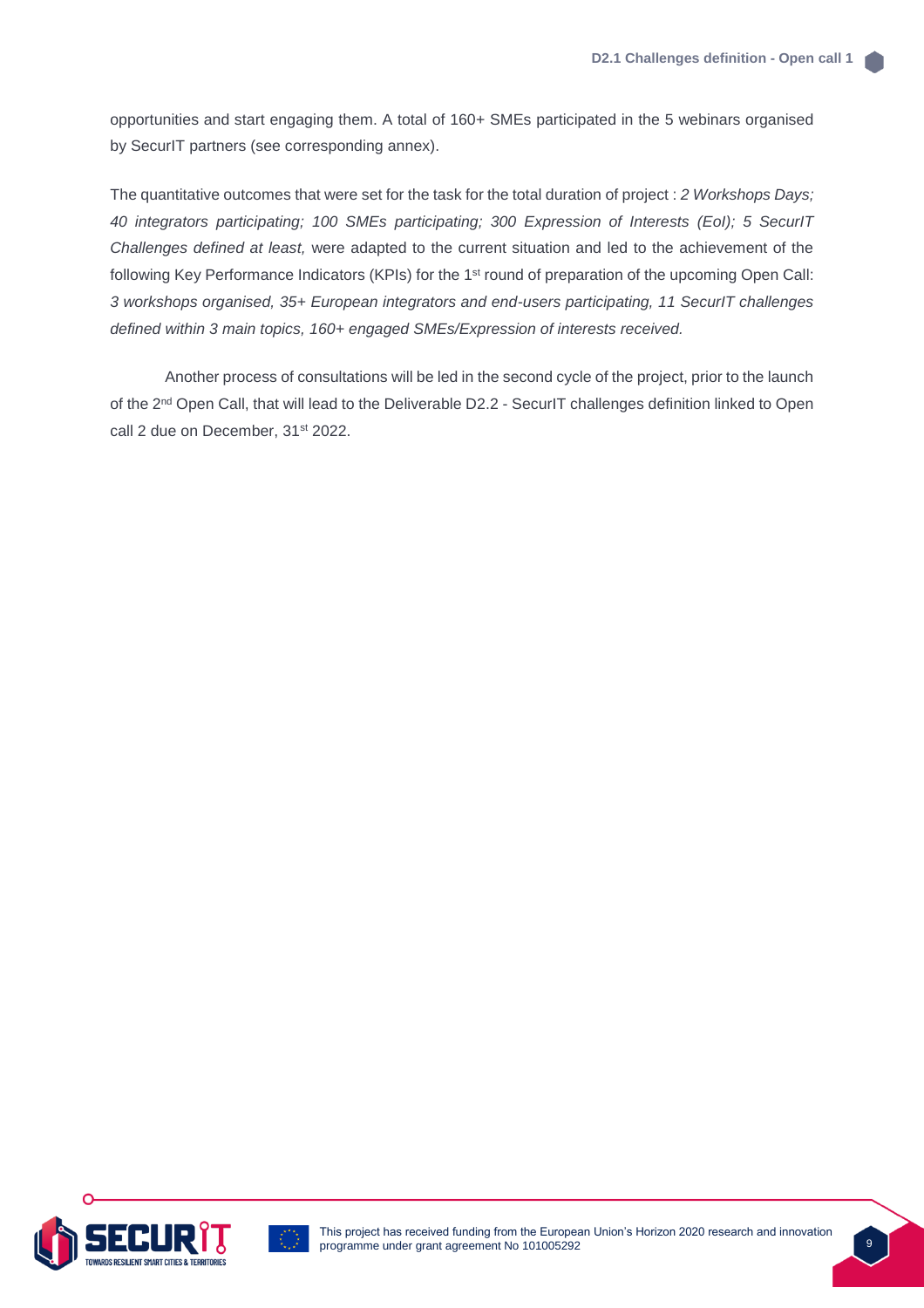# <span id="page-9-0"></span>**Definition of challenges**

The following tables detail the security challenges definition and related-use cases, segmented in 3 categories and 11 sub-domains. They are to be inserted in the Guide for Applicants, under section 3.2 "What types of activities can be funded?"

#### **Challenges – SecurIT – Open Call 1**

More than 35 end-users and integrators of security solutions have conveyed their challenges to the SecurIT project and its partners through dedicated workshops. In these workshops, they expressed their expectations for solutions to be provided from consortiums of small and medium sized European companies. Those SMEs will have the opportunity to get direct financial support from the SecurIT project to develop their solutions through individual vouchers up to €60,000 and access to a wide range of tailored professional services.

The challenges have been defined around 3 main domains:



#### • **Domain #1: sensitive infrastructure protection**

Sensitive infrastructure protection pertains to the securing of assets and systems that are essential for the functioning of a society and economy. Examples include the provision of gas and oil, agriculture, and telecommunication. The security of sensitive infrastructure is a major concern, confirmed by recent events, in the context of social unrest, terrorist threats and even a pandemic. If this type of infrastructure is exposed to external threats, this will have major consequences for society as a whole.

Targeted end-users: for example, end-users of projects around sensitive infrastructure protection include the safety director of vital importance and Seveso classified industrial facilities, airports, hospital infrastructure, and operators (e.g. electricity, gas, telecommunications, etc.)





This project has received funding from the European Union's Horizon 2020 research and innovation programme under grant agreement No 101005292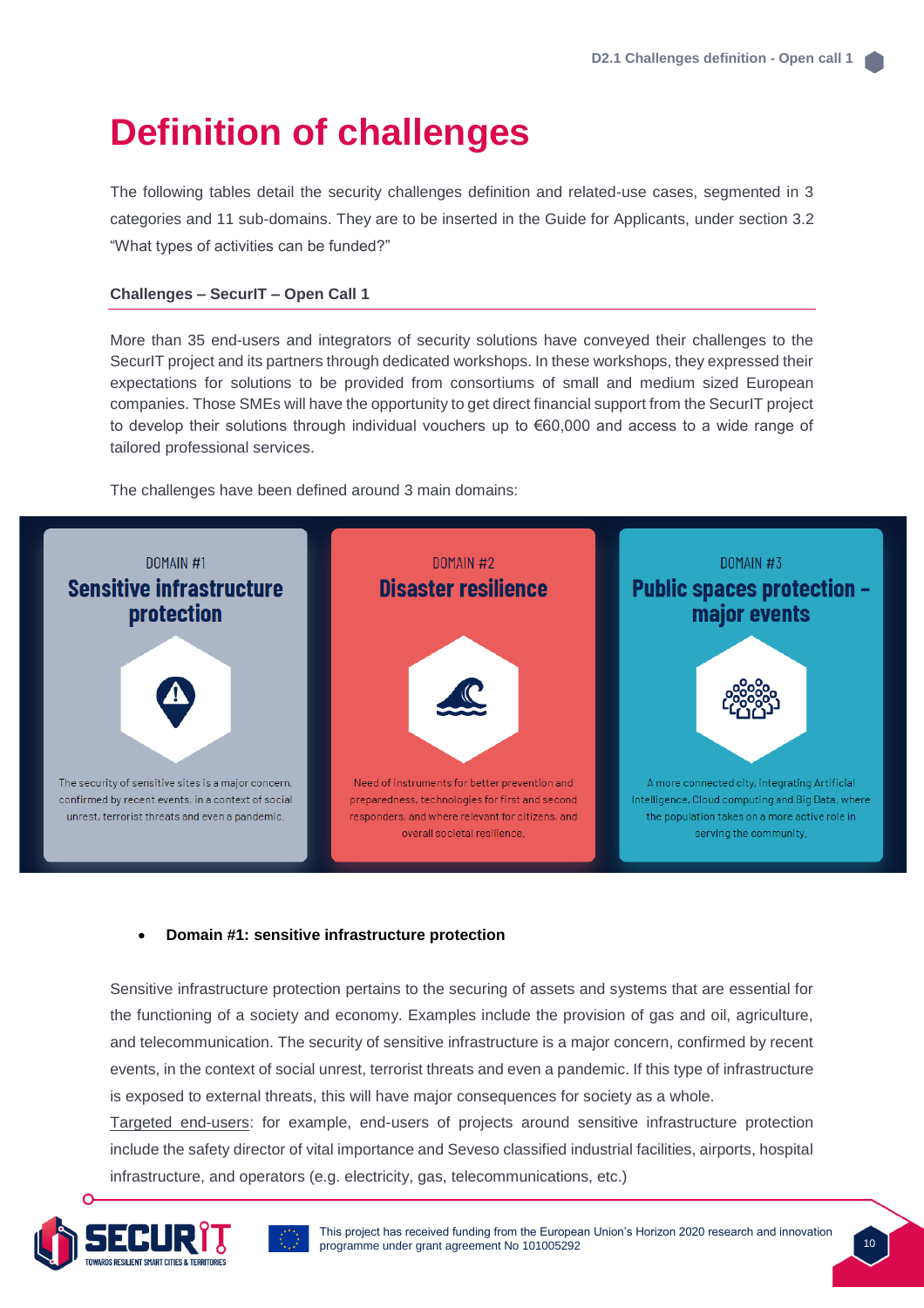Solutions: The solutions developed in this domain will have to integrate the following considerations: maintainability, acceptable price, foresight scanning, and interoperability with existing solutions.

#### • **Domain #2 - Disaster resilience**

There is a need for instruments that facilitate improved prevention and preparedness in crises and natural disasters. The development of technologies for first and second responders, and where relevant for citizens, that increase societal resilience is the second focus-area of the SecurIT project. Innovative technologies can help detect, analyse, treat, and/or prevent major natural events. This domain focuses mainly on climate-related risks and extreme events, geological disasters such as wildfires, earthquakes, tsunamis, and pandemics.

Targeted end-users: for example, first responders, cities and territories, and their governmental structures.

Solutions: The solutions developed in this domain will have to consider citizen involvement and acceptation and transparency. All solutions will also have to ensure the continuity of operations.

#### • **Domain #3 – Protection of public spaces**

The objective of this domain is to develop innovative tools that create increasingly connected and protected cities in which the population takes on a more active role in serving the community. These solutions should integrate and consider state-of-the-art technologies like in Artificial Intelligence, Cloud computing, and Big Data.

Targeted end-users: for example, cities and territories (security of public roads), and venues open to the public (e.g.: stadiums; concert zone, train stations, etc.).

Solutions: The solutions developed in this domain will have to consider the legal constraints of personal data protection.



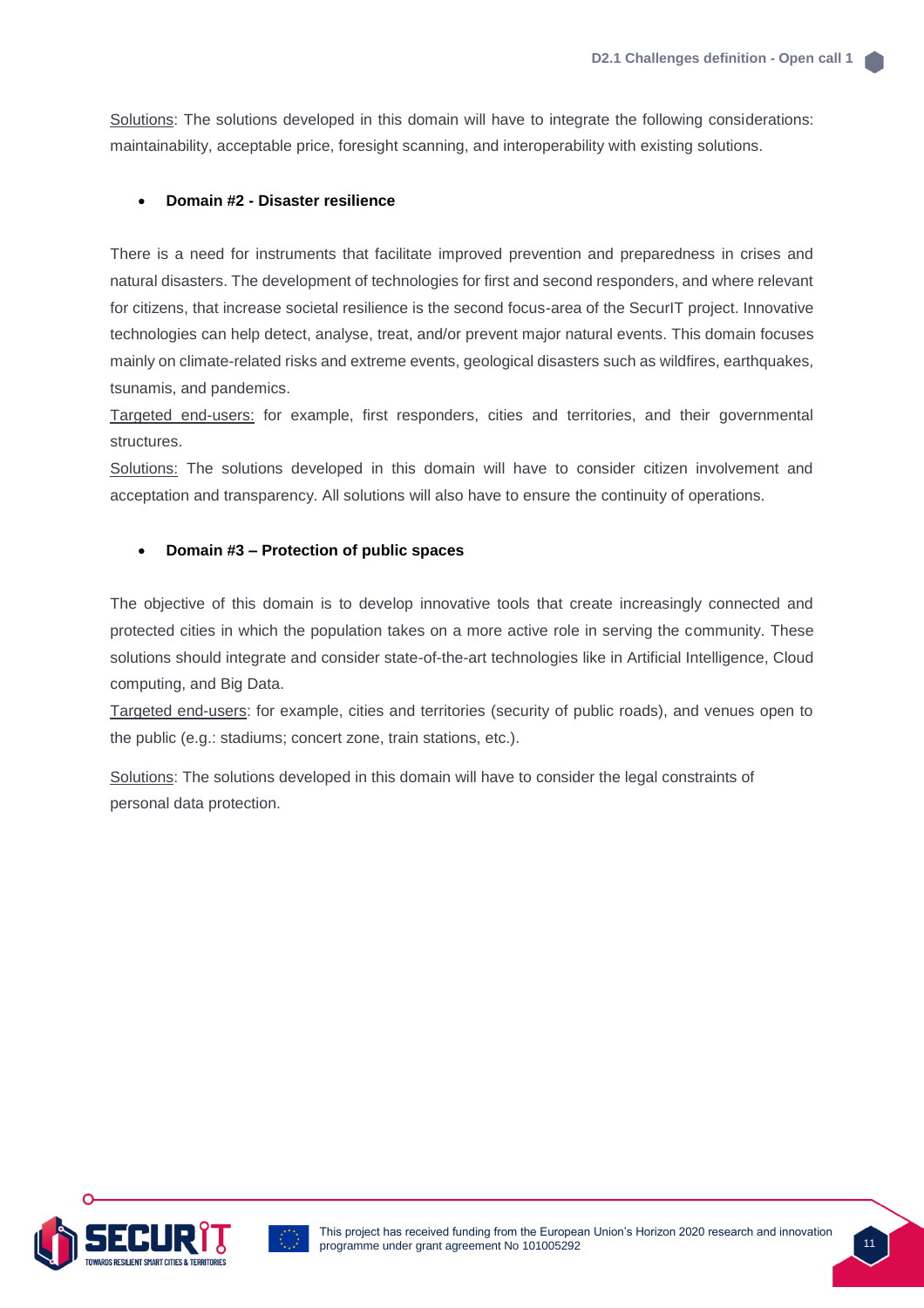|                                                                             |                                                           | <b>Challenges and potential areas</b><br>$N^{\circ}$<br><b>Sub-domains</b><br>of needs |                                                                                                                                                                                              |                                                                                                                                                                                                                                                                                                                                                                                                                                                                                                                                                                                                                                                                                | <b>Examples and illustrations for applicants</b> |  |
|-----------------------------------------------------------------------------|-----------------------------------------------------------|----------------------------------------------------------------------------------------|----------------------------------------------------------------------------------------------------------------------------------------------------------------------------------------------|--------------------------------------------------------------------------------------------------------------------------------------------------------------------------------------------------------------------------------------------------------------------------------------------------------------------------------------------------------------------------------------------------------------------------------------------------------------------------------------------------------------------------------------------------------------------------------------------------------------------------------------------------------------------------------|--------------------------------------------------|--|
| $\blacktriangle$<br>Domain #1:<br>sensitive<br>infrastructure<br>protection | <b>Cybersecurity</b>                                      |                                                                                        | Development of cybersecurity<br>solutions<br>sensitive<br>for<br>infrastructure protection                                                                                                   | To propose effective solutions for:<br>Cybersecurity of information and communication systems;<br>Data protection; electromagnetic protection;<br>Cyber Security incident management;<br>Cybersecurity - Automatic attack detection and remediation;<br>Quantum - Post Quantum;<br>Security Bill of Materials - Device - IoT Security - Shared<br>Responsibility;<br>Secure Sovereign Cloud.                                                                                                                                                                                                                                                                                   |                                                  |  |
|                                                                             | <b>Operations</b>                                         | $\mathbf{2}$                                                                           | Optimisation of communication<br>networks and alert systems                                                                                                                                  | To optimize solutions for better communication networks (assess, detect<br>and alert both operational forces, LEA or emergency services), the hyper<br>vision and command systems and alert systems.                                                                                                                                                                                                                                                                                                                                                                                                                                                                           |                                                  |  |
|                                                                             | <b>Identification</b><br>and<br>access<br>control         | 3                                                                                      | Development and optimization of<br>identification and access control<br>for rapid access in the site, all<br>while ensuring that no one and<br>nothing that enters poses a<br>security risk. | To propose innovative solutions to identify, provide entry for and inspect<br>individuals, vehicles and goods requesting access to the site such as:<br>Access control for people;<br>Biometrics & multi biometric systems;<br>Vehicle control & inspection;<br>Detecting weapons & explosives: stationary or mobile illicit<br>materials like CBRNE (chemical, biological, radiological,<br>nuclear and explosives) and weapons.                                                                                                                                                                                                                                              |                                                  |  |
|                                                                             | <b>Zone</b><br>security<br>perimeter<br>and<br>protection | 4                                                                                      | Development of solutions to<br>detect and locate any intruders<br>that have managed to penetrate<br>the perimeter protection and<br>barriers to block intrusions                             | To propose innovative solutions such as:<br>Data sensors: detectors; system status indicators; IoT;<br>Video analysis & sensor fusion: deep learning;<br>Surveillance - Essential components of the decision-making<br>chain are the detection, recognition and identification of<br>land/air/sea vessels and intruders near or inside the<br>protected area - e.g.: optronic solutions; radar sensors;<br>solutions and data processing/analysis software; video<br>protection (embedded AI);<br>Surveillance Robots: patrol rounds and missions<br>detection/identification/neutralization of malicious drone;<br>Securing physical access routes through digital solutions. |                                                  |  |





This project has received funding from the European Union's Horizon 2020 research and innovation programme under grant agreement No 101005292

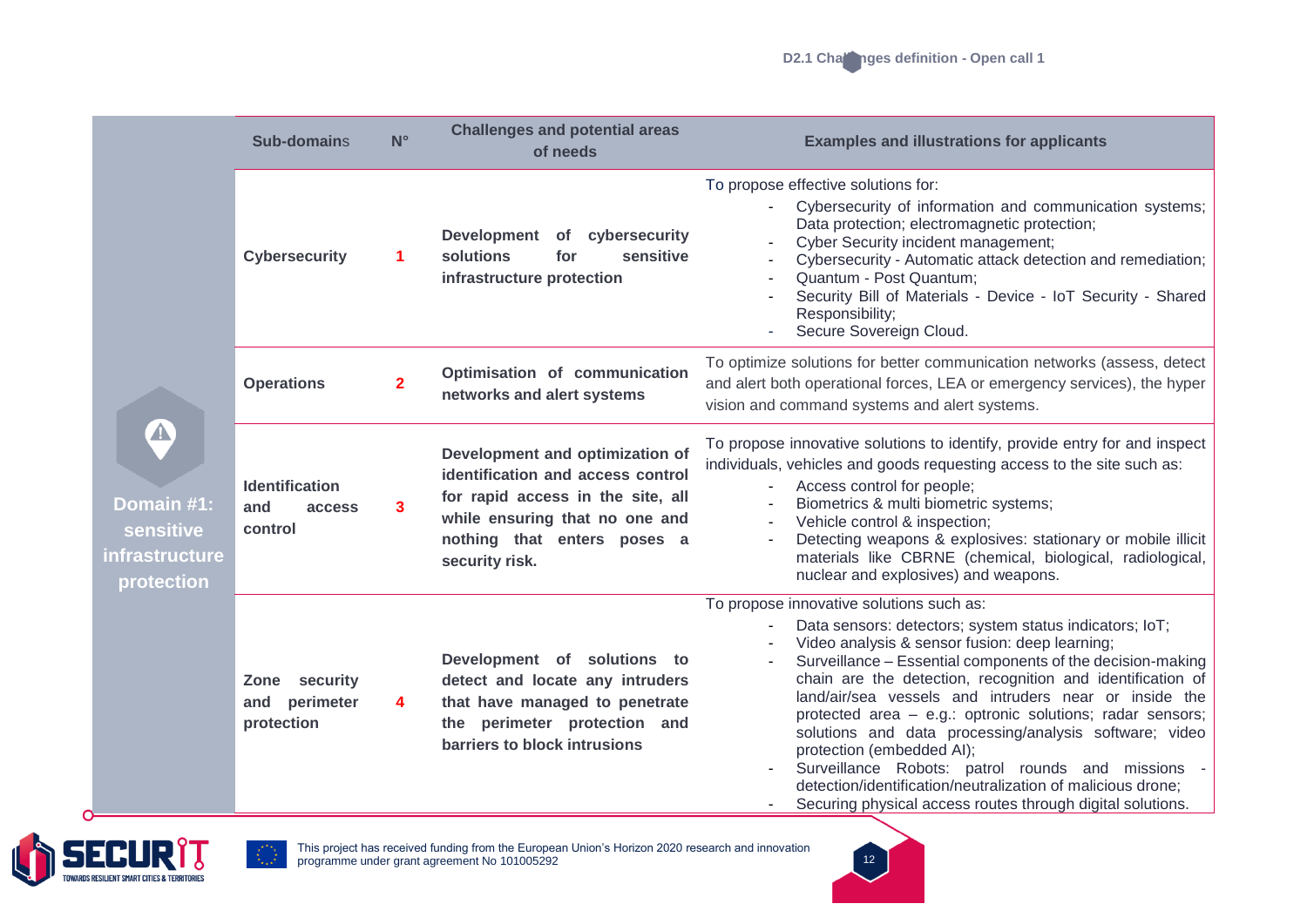|                                       | <b>Sub-domains</b>                                                                 | $N^{\circ}$ | <b>Challenges and potential areas</b><br>of needs                           | <b>Examples and illustrations for applicants</b>                                                                                                                                                                                                                                                                                                                                                                                                                                                                                                                                                                                                                                                                                                                               |
|---------------------------------------|------------------------------------------------------------------------------------|-------------|-----------------------------------------------------------------------------|--------------------------------------------------------------------------------------------------------------------------------------------------------------------------------------------------------------------------------------------------------------------------------------------------------------------------------------------------------------------------------------------------------------------------------------------------------------------------------------------------------------------------------------------------------------------------------------------------------------------------------------------------------------------------------------------------------------------------------------------------------------------------------|
| Domain #2<br>- Disaster<br>resilience | Prior to crisis -<br>prediction:<br><b>Risk</b><br>knowledge and<br>evaluation     | 5           | Optimisation of prediction of<br>disaster                                   | To propose innovative solutions to:<br>Enhance exploitation of monitoring data and satellite/remote sensing<br>information as well as artificial intelligence to improve high-level<br>assessment<br>Production and processing of data by satellite and aerial imagery<br>(UAV/UAS and light aircraft), as well as by sensor networks. This<br>allows for knowledge about areas concerned and potential risks,<br>integrating data about weather and water courses, providing<br>operational maps for decision-makers and rescue managers.<br>Modelling and geographical information systems: Modelling territories<br>and the simulation of phenomena allow for the substitution of rarely<br>accessible situations by virtual situations in realistic and operational<br>3D. |
|                                       | <b>During</b><br>the<br>crisis:<br><b>Communicatio</b><br>n and warning<br>systems |             | Optimisation of communication<br>and warning systems in case of<br>disaster | These communication systems must be easily transportable and easily<br>deployable within a timeframe compatible with operational demands. The<br>requirement is to have means of communication, which are suitable, diversified,<br>and interoperable such as:<br>Technology that enables the management and monitoring of<br>communication from news media, social media, and internal<br>communication sources in a crisis situation<br>Information vs decision with the support of AI<br>To propose innovative solutions to improve forecast / early warning systems,<br>advanced data management, Information update.                                                                                                                                                      |
|                                       | After the crisis:<br><b>Post</b><br>event<br>analysis<br>and<br>recovery           |             | Development of solutions for a<br>better recovery                           | To propose innovation solutions, post crisis and recovery:<br>Robotics to carry out tasks in hazardous areas for humans<br>UAV/UAS can view an « area of interest » and give a good<br>understanding of the environment and the situation in the area affected<br>by a disaster<br>Energy and data network rehability, autonomous and decentralized – to<br>ensure the conservation of the security of data in the context of post-<br>disaster.                                                                                                                                                                                                                                                                                                                               |



 $\circ$ 



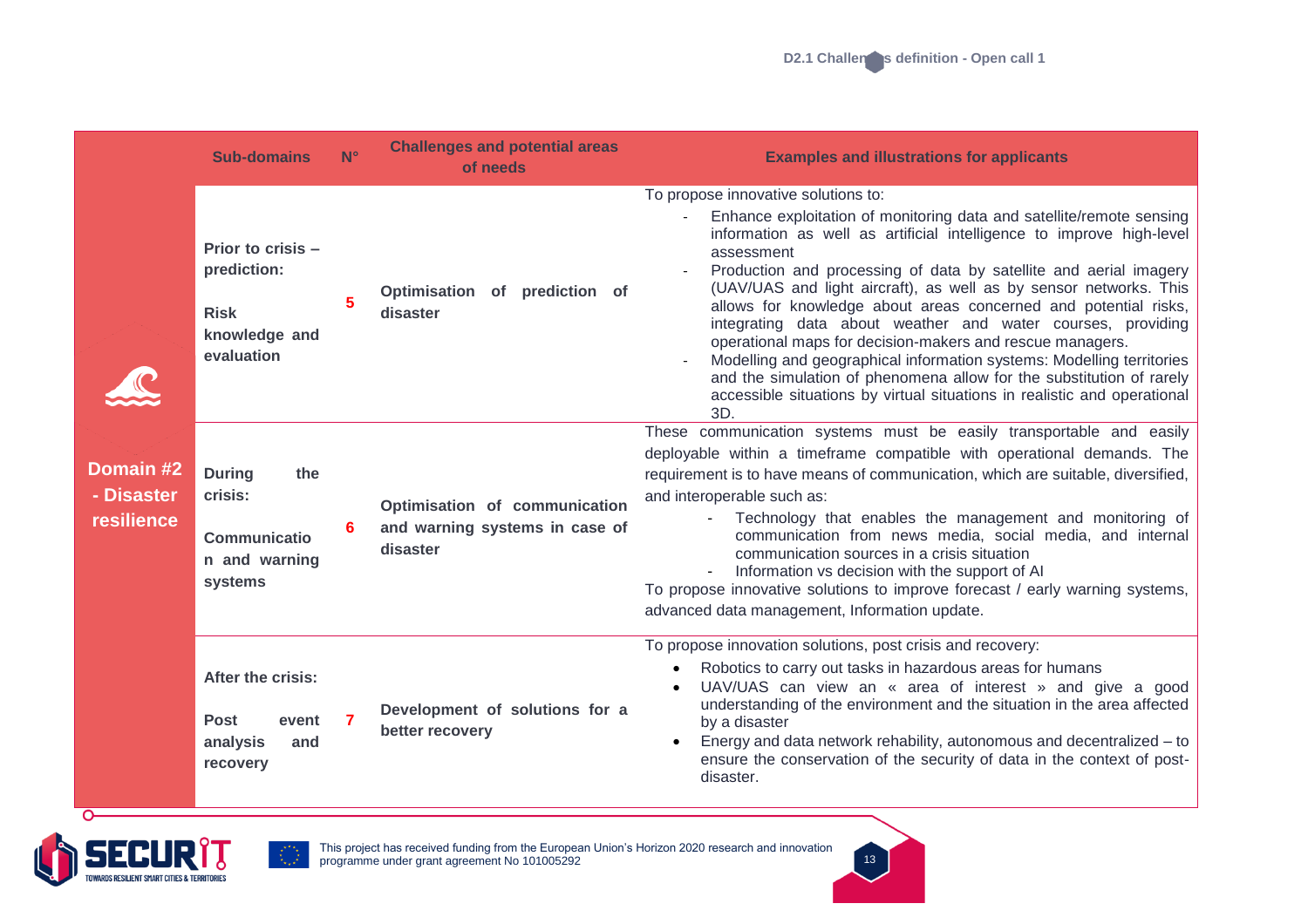|                                     | <b>Sub-domains</b>                                                                                     | $N^{\circ}$ | <b>Challenges and</b><br>potential areas of<br>needs                                                                 | <b>Examples and illustrations for applicants</b>                                                                                                                                                                                                                                                                                                                                                                                                                                                                                                                                                                                                                                           |
|-------------------------------------|--------------------------------------------------------------------------------------------------------|-------------|----------------------------------------------------------------------------------------------------------------------|--------------------------------------------------------------------------------------------------------------------------------------------------------------------------------------------------------------------------------------------------------------------------------------------------------------------------------------------------------------------------------------------------------------------------------------------------------------------------------------------------------------------------------------------------------------------------------------------------------------------------------------------------------------------------------------------|
|                                     | <b>Detection and alert</b>                                                                             | 8           | <b>Gather and manage</b><br>real<br>time<br>information                                                              | To propose innovative solutions to gather and manage real time information such as<br>facial and vehicle recognition; CCTVS & cameras (eg: embedded AI for flow detection<br>and crowd surveillance, smart cameras, etc.), signal jamming devices for drones,<br>wave scanners systems and anomaly detection systems.<br>To propose warning systems such as innovative tools for public and/or geolocation of<br>public and rescue team.                                                                                                                                                                                                                                                   |
| Domain #3 -<br><b>Public spaces</b> | <b>Analysis</b>                                                                                        | 9           | <b>Analyse and extract</b><br>pertinent<br>and<br>potentially<br>crucial<br>information<br>as<br>quickly as possible | To propose innovative tools that can be used in real-time mode (alert, surveillance, or<br>intervention) or in delayed mode (intelligence, investigations, e.g.: audio analytics<br>systems, SOP updates, blind-spot mapping, performance analyses and determining<br>training programmes etc.).<br>To propose innovative analysis tools to support the responsible authorities in monitoring<br>the public information space and quickly identifying disinformation threats                                                                                                                                                                                                               |
| protection -<br>major events        | <b>Command</b><br>and<br>control<br>(resource)<br>management)<br>and<br>decision-<br>making<br>support | 10          | <b>Communication</b><br>networks and post -<br>event analysis                                                        | To produce innovative safe tools that support event planning and resource management<br>during the event. Such tool should support:<br>- connectivity of different authentication level users;<br>- definition of environment (defining time, uploading geo information, defining roles, etc.);<br>- possibility to see location of resources and communicate with all linked entities directly<br>via safe tool;<br>- possibility to provide visual guidance;<br>- possibility to upload new relevant data and share with respective entities; - possibility<br>to manage few events at a time.<br>To propose innovative solutions for better communication networks, post event analysis |



C



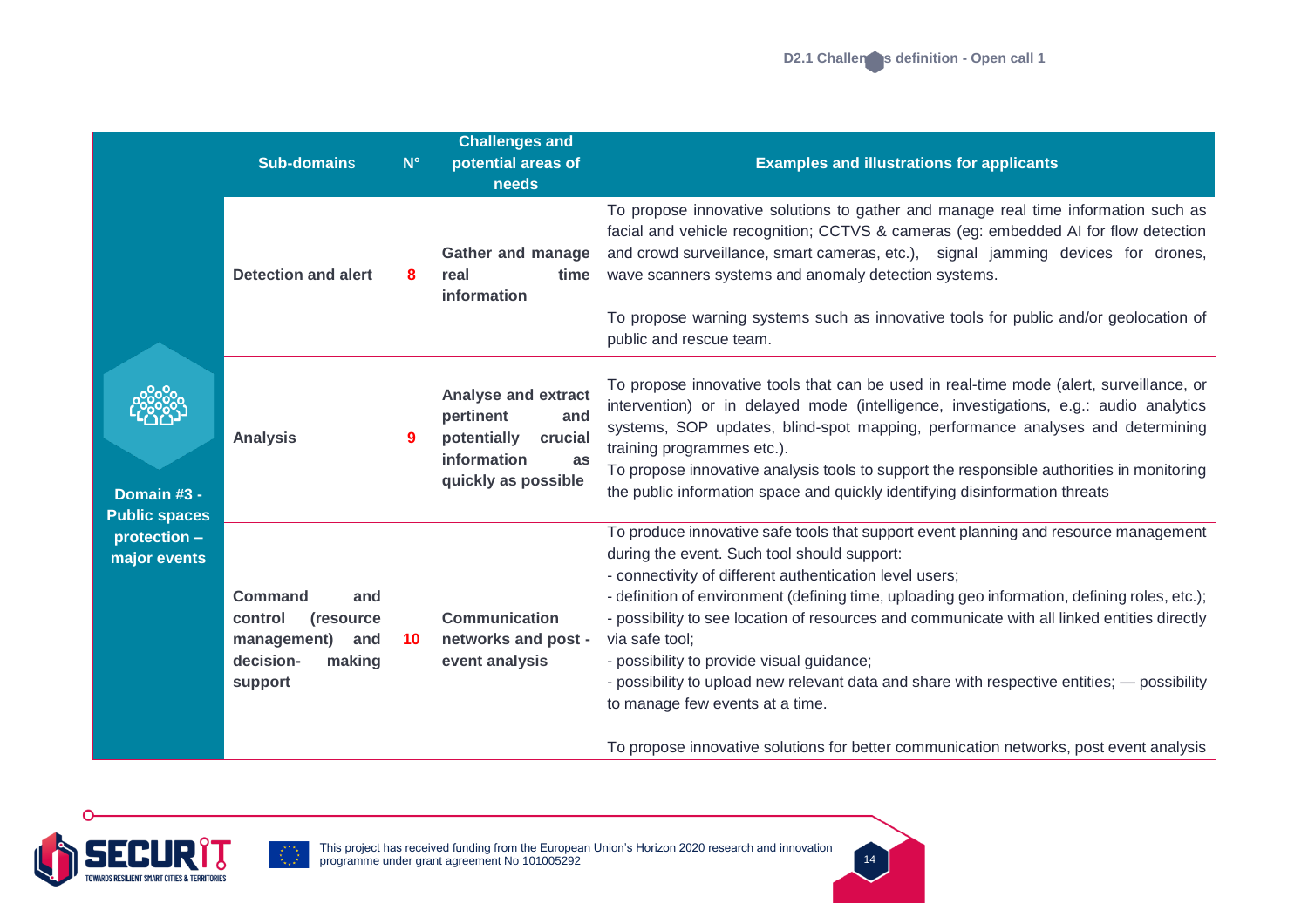15





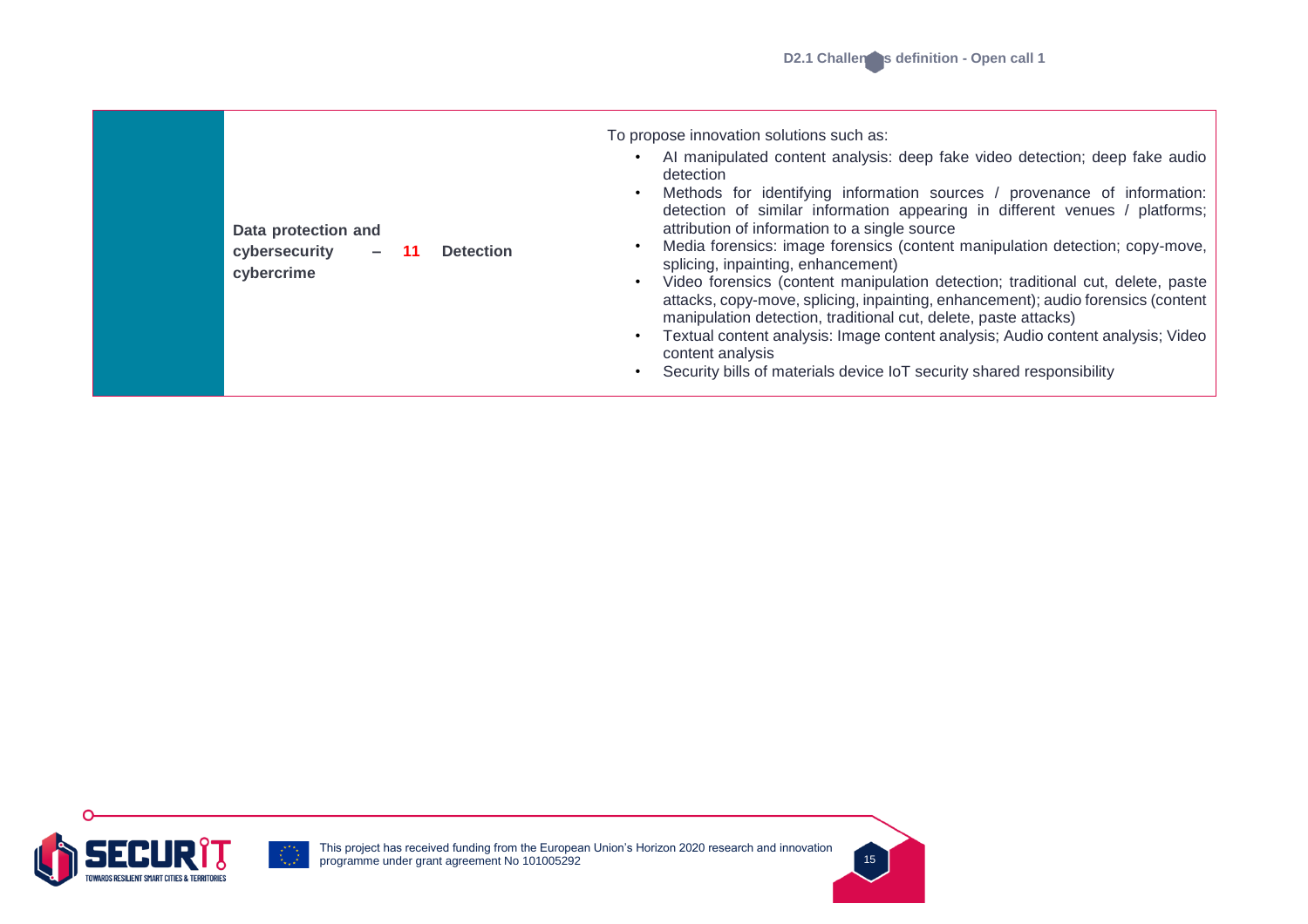# <span id="page-15-0"></span>**Annexes**

### <span id="page-15-1"></span>**Agenda Workshop 1**



*SecurIT* EU-funded project'*s 1st cycle of workshops* **Workshop on domain #1: sensitive infrastructure protection** November 18th 2021 – 3:00 – 5:00 pm CET

#### **Context**

The EU-funded project SecurIT - *New industrial value chain for Safe, sECure and Resilient cIties and Territories*, aims at funding, with prototype or demonstration vouchers, consortium of European companies that will propose innovative security solutions. SecurIT will support and select 63 best-inclass collaborative projects developed by 126 SMEs across Europe, through two Open Calls) in January 2022 and February 2023.

Led by a European consortium of 8 partners (Pôle SAFE - France; Pôle SCS – France; LSEC - Belgium; L3CE - Lithuania; The Hague Security Delta (HSD) - Netherlands; SYSTEMATIC (SPR) - France; Center for Defence, Space & Security (CenSec) - Denmark; Funding box - Poland), the project will organise online workshops before each open calls launching, reuniting end-users and integrators of security solutions to help structuring the use cases and scenarios that will consist in the core of the upcoming calls.

#### Topic

#### **Domain #1: Sensitive infrastructure protection**

The security of sensitive sites is a major concern, confirmed by recent events, in a context of social unrest, terrorist threats and even a pandemic.

Targeted end-users: safety director of vital importance and Seveso classified industrial facilities; airports; hospital infrastructure; operators (electricity, gas, telecom...)

#### Moderators

Mr. Philippe LECLERC, Program Director "Security and Safety" – Pole Safe Cluster Mr. Hubert BERENGER, Program Director "Unmanned and autonomous systems'" – Pole Safe Cluster

Agenda

- Round-table and presentation of the participants interest in the workshops 15 min;
- Context: brief presentation of the EU-funded project SecurIT 10 min;



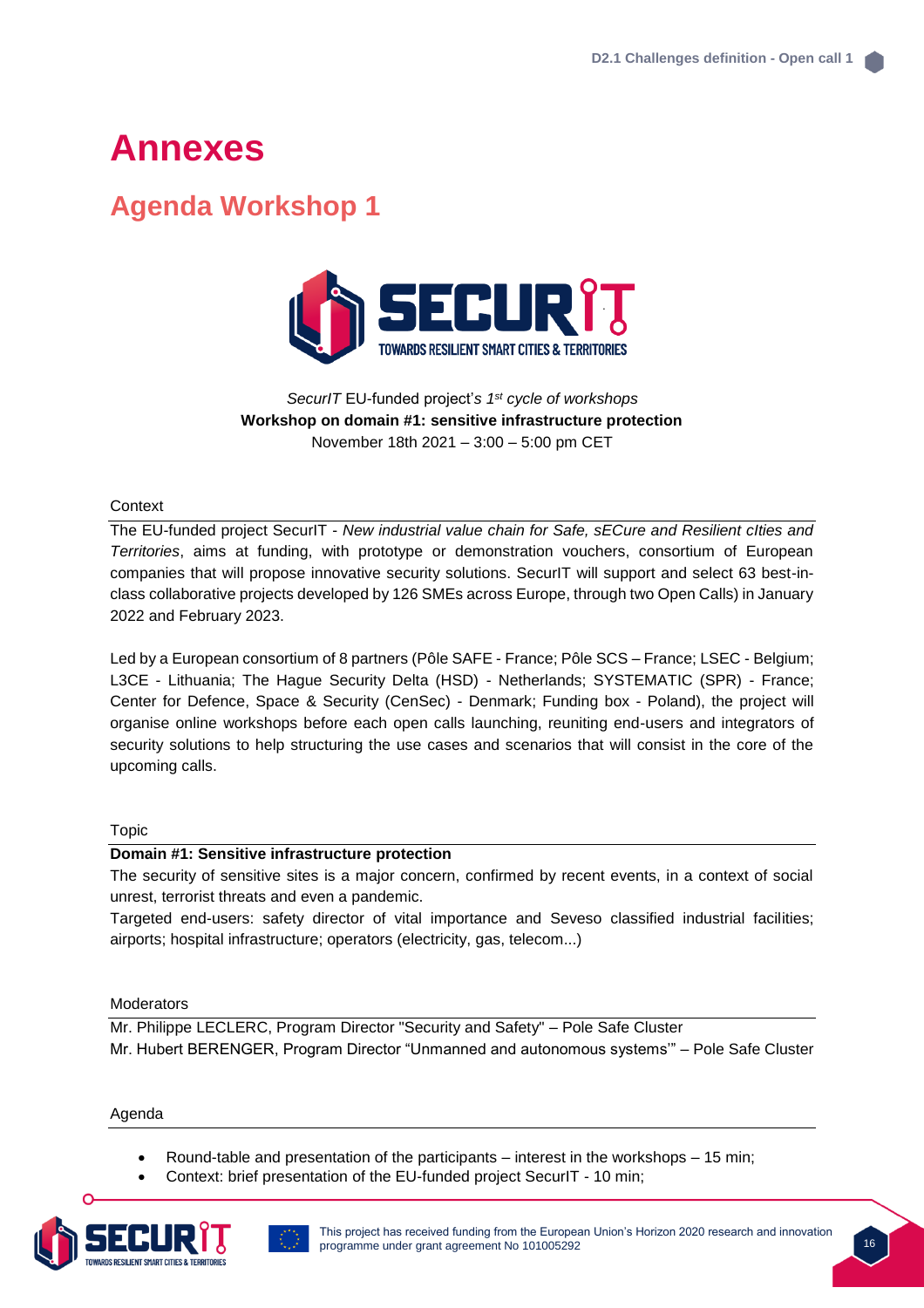- Discussion of the main security challenges relevant for the domain and potential technological solutions – 25 min;
- Tackling the legal issues about integrating and/or using security solutions from a national experience - 25 min;
- Identification of test beds in Europe 25 min;
- Validation of the targeted sub domains and common use cases 25 min.

To attend the visio-conference, please connect to: **Join the meeting from your computer, tablet or smartphone.** <https://global.gotomeeting.com/join/944231469> **You can also call using your phone.** France: [+33 170 950 594](tel:+33170950594,,944231469) **Access code:** 944-231-469

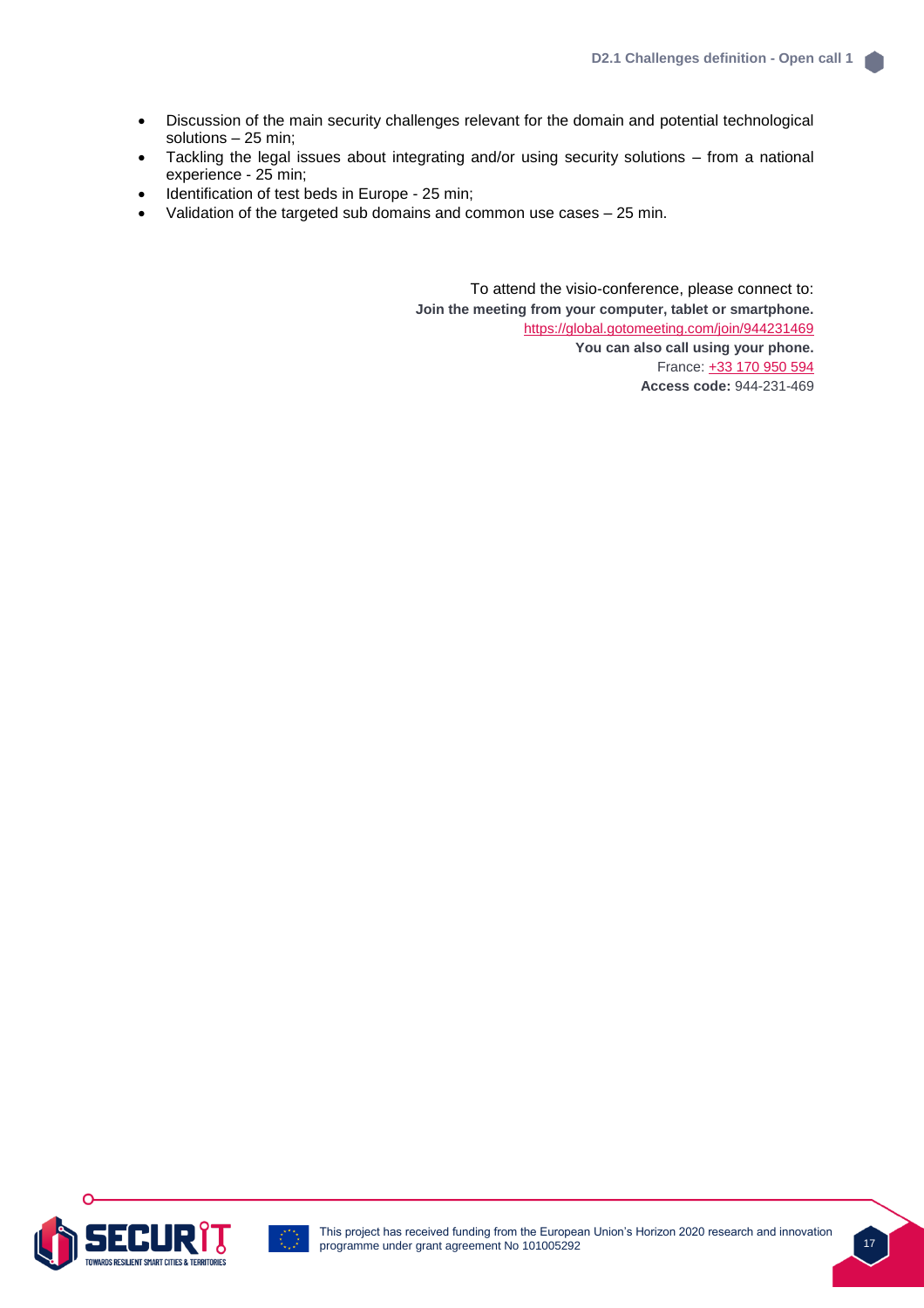## <span id="page-17-0"></span>**Agenda Workshop 2**



*SecurIT* EU-funded project'*s 1st cycle of workshops* **Workshop on domain #2: Disaster resilience** November 19th 2021 – 10:00 – 12:00 am CET

#### **Context**

The EU-funded project SecurIT - *New industrial value chain for Safe, sECure and Resilient cIties and Territories*, aims at funding, with prototype or demonstration vouchers, consortium of European companies that will propose innovative security solutions. SecurIT will support and select 63 best-inclass collaborative projects developed by 126 SMEs across Europe, through two Open Calls) in January 2022 and February 2023.

Led by a European consortium of 8 partners (Pôle SAFE - France; Pôle SCS – France; LSEC - Belgium; L3CE - Lithuania; The Hague Security Delta (HSD) - Netherlands; SYSTEMATIC (SPR) - France; Center for Defence, Space & Security (CenSec) - Denmark; Funding box - Poland), the project will organise online workshops before each open calls launching, reuniting end-users and integrators of security solutions to help structuring the use cases and scenarios that will consist in the core of the upcoming calls.

Topic

#### **Domain #2: Disaster resilience**

Need of instruments for better prevention and preparedness, technologies for first and second responders, and where relevant for citizens, and overall societal resilience. The innovative technologies can help to detect; analyze and treat to prevent major natural events. Climate-related risks and extreme events; geological disasters, such as wildfires; earthquakes, tsunamis; pandemics). Targeted end-users: first responders; cities and territories.

**Moderators** 

Mr. Sébastien LAHAYE, Program Director " Forest Fire Resiliency Program" – Pole Safe Cluster Mr. Loïc CHANVILLARD, Program Director "Aerospace" – Pole Safe Cluster

#### Agenda

- Round-table and presentation of the participants interest in the workshops 15 min;
- Context: brief presentation of the EU-funded project SecurIT 10 min;
- Discussion of the main security challenges relevant for the domain and potential technological solutions – 25 min;

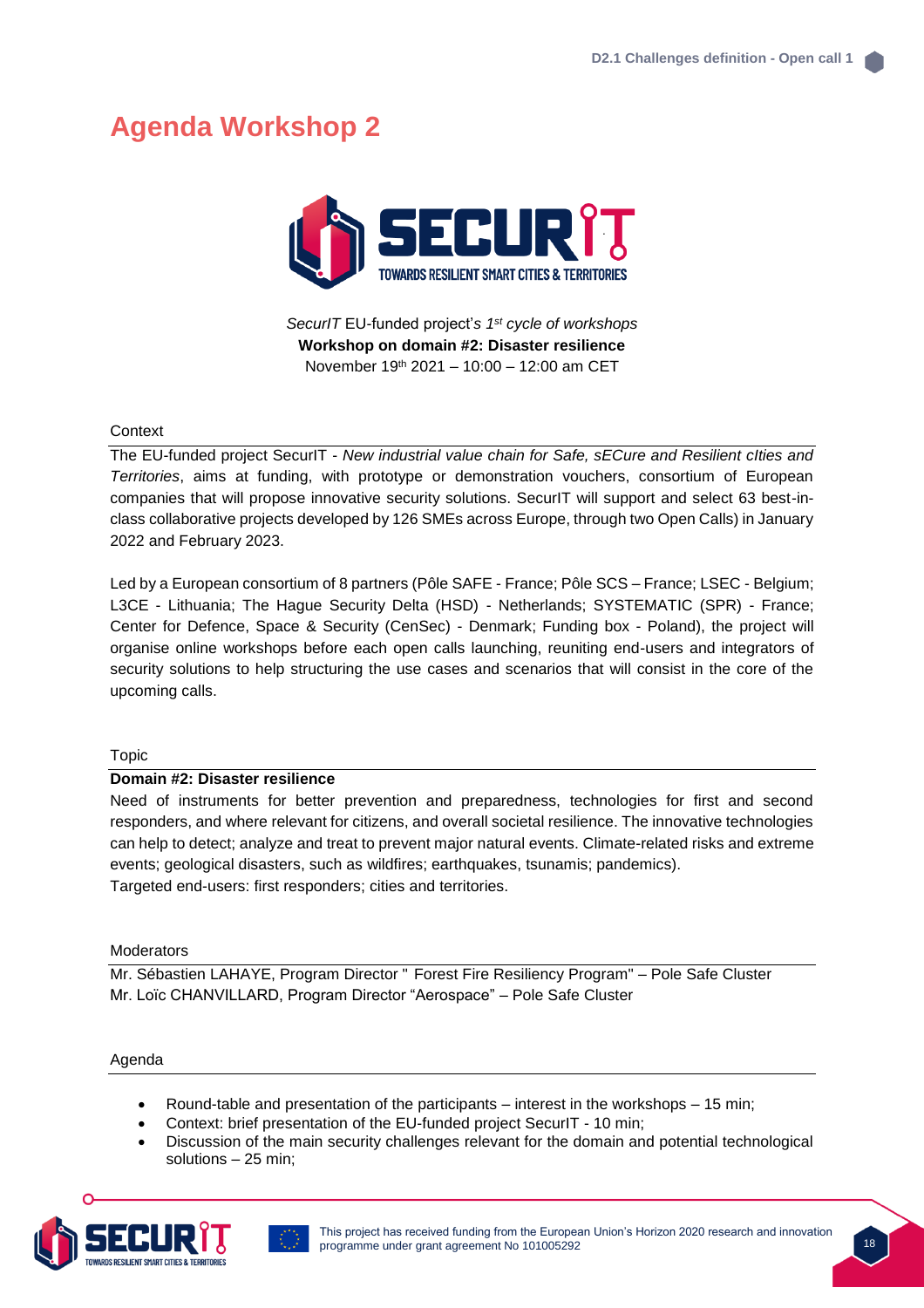- Tackling the legal issues about integrating and/or using security solutions from a national experience - 25 min;
- Identification of test beds in Europe 25 min;
- Validation of the targeted sub domains and common use cases 25 min.

To attend the visio-conference, please connect to: **Join the meeting from your computer, tablet or smartphone.** <https://global.gotomeeting.com/join/944231469> **You can also call using your phone.** France: [+33 170 950 594](tel:+33170950594,,944231469) **Access code:** 944-231-469

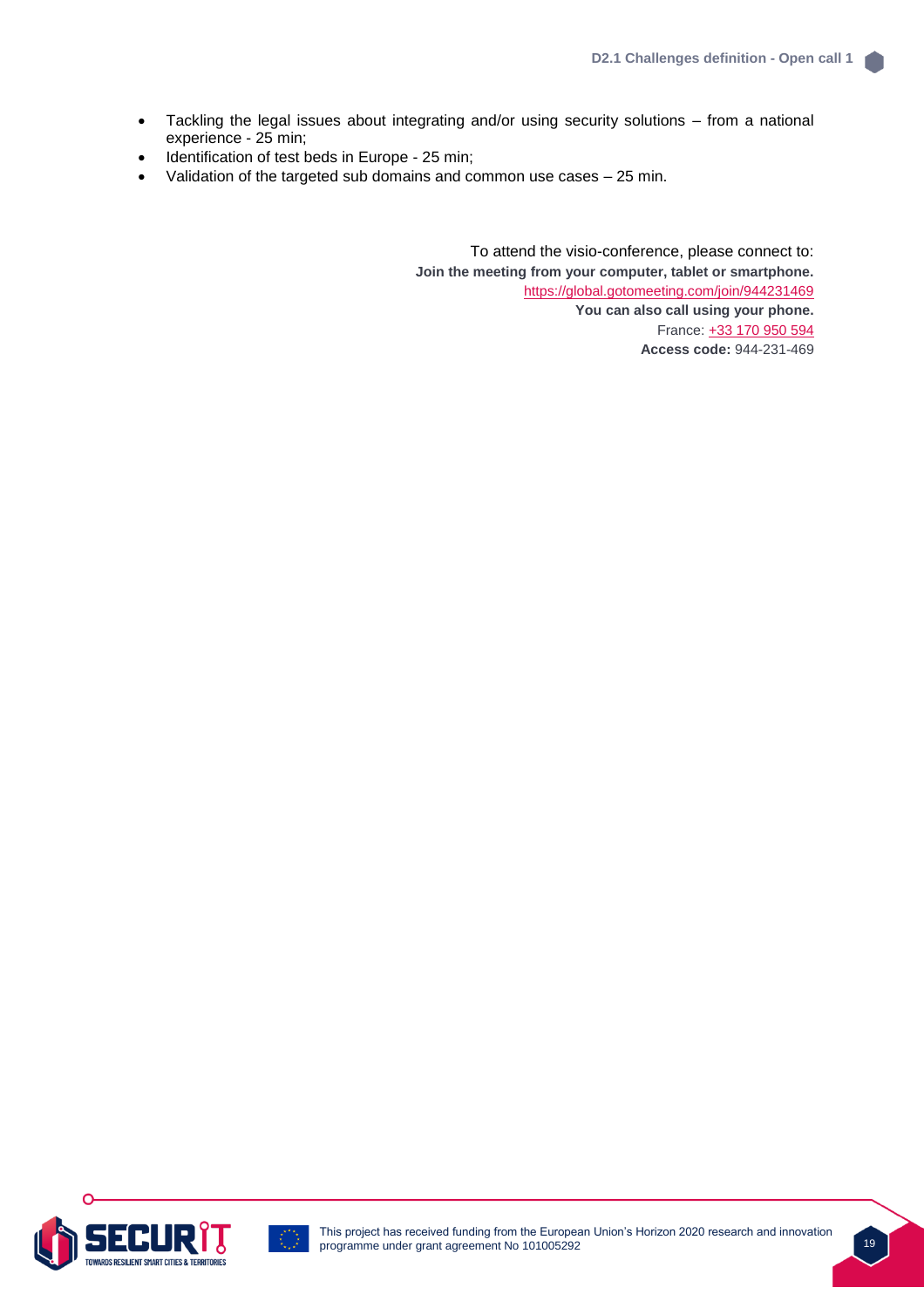## <span id="page-19-0"></span>**Agenda Workshop 3**



*SecurIT* EU-funded project'*s 1st cycle of workshops* **Workshop on domain #3: Public spaces protection – major events** November 19th 2021 – 3:00 – 5:00 pm CET

#### **Context**

The EU-funded project SecurIT - *New industrial value chain for Safe, sECure and Resilient cIties and Territories*, aims at funding, with prototype or demonstration vouchers, consortium of European companies that will propose innovative security solutions. SecurIT will support and select 63 best-inclass collaborative projects developed by 126 SMEs across Europe, through two Open Calls) in January 2022 and February 2023.

Led by a European consortium of 8 partners (Pôle SAFE - France; Pôle SCS – France; LSEC - Belgium; L3CE - Lithuania; The Hague Security Delta (HSD) - Netherlands; SYSTEMATIC (SPR) - France; Center for Defence, Space & Security (CenSec) - Denmark; Funding box - Poland), the project will organise online workshops before each open calls launching, reuniting end-users and integrators of security solutions to help structuring the use cases and scenarios that will consist in the core of the upcoming calls.

#### Topic

#### **Domain #3: Public spaces protection – major events**

A more connected city, integrating Artificial Intelligence, Cloud computing and Big Data, where the population takes on a more active role in serving the community

Targeted end-users: cities and territories (security of public roads); train station; venues open to the public (eg: stadiums; concert zone etc.).

#### **Moderators**

Mr. Philippe LECLERC, Program Director "Security and Safety" – Pole Safe Cluster Mr. Hubert BERENGER, Program Director "Unmanned and autonomous systems'" – Pole Safe Cluster

#### Agenda

- Round-table and presentation of the participants interest in the workshops 15 min;
- Context: brief presentation of the EU-funded project SecurIT 10 min;
- Discussion of the main security challenges relevant for the domain and potential technological solutions – 25 min;

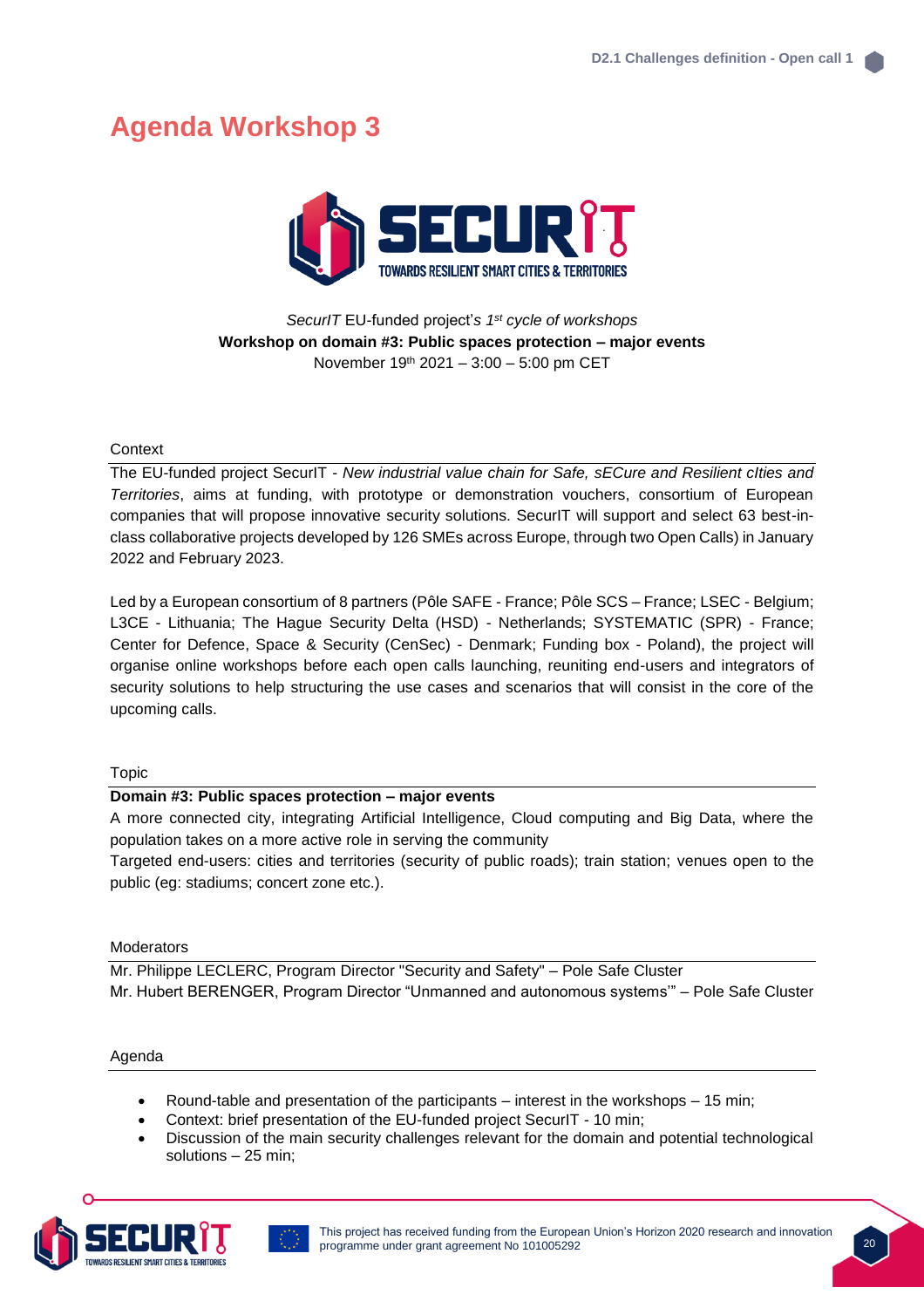- Tackling the legal issues about integrating and/or using security solutions from a national experience - 25 min;
- Identification of test beds in Europe 25 min;
- Validation of the targeted sub domains and common use cases 25 min.

To attend the visio-conference, please connect to: **Join the meeting from your computer, tablet or smartphone.** <https://global.gotomeeting.com/join/944231469> **You can also call using your phone.** France: [+33 170 950 594](tel:+33170950594,,944231469) **Access code:** 944-231-469